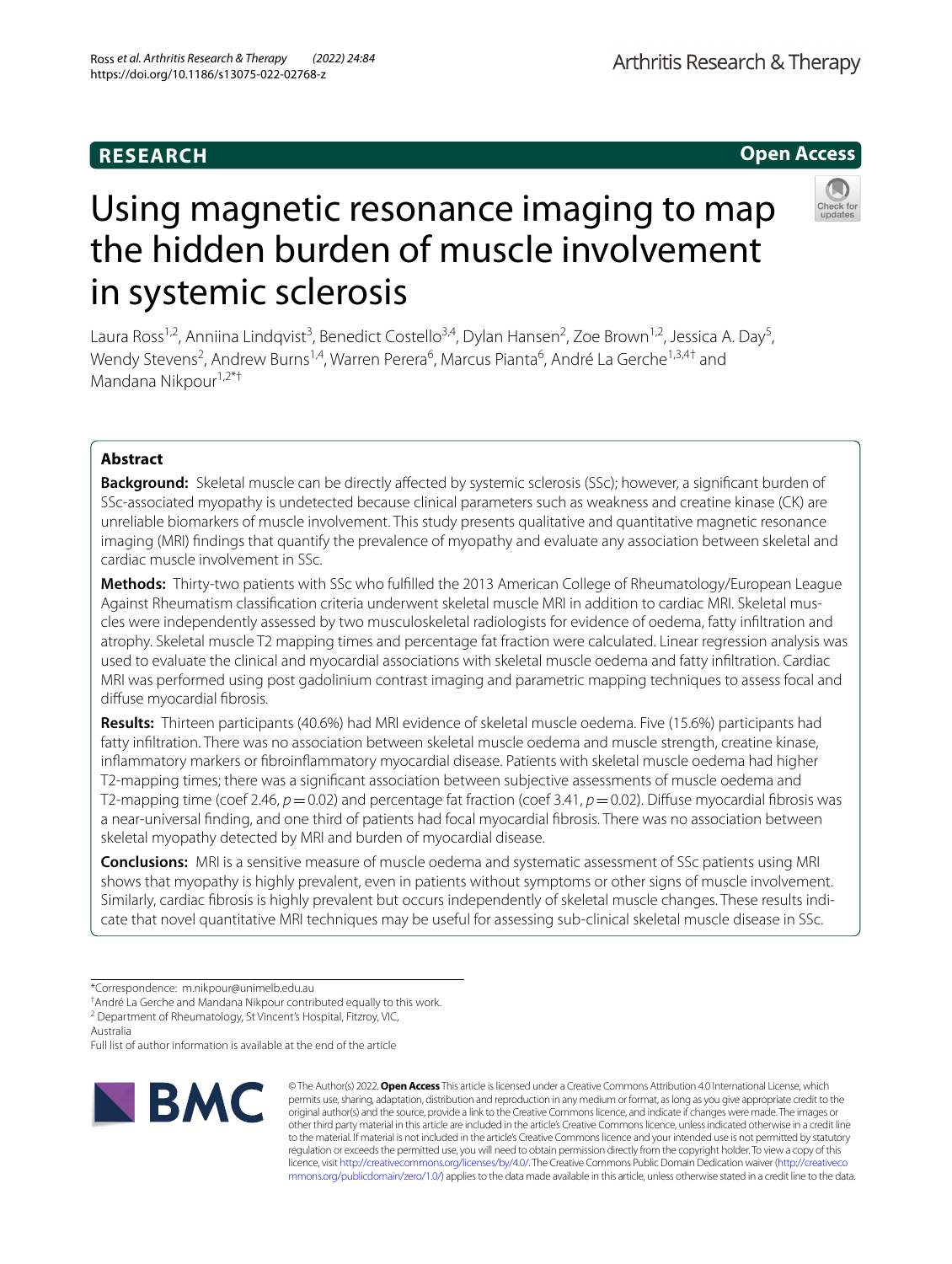**Keywords:** Systemic sclerosis, Myopathy, Myositis, Magnetic resonance imaging

## **Introduction**

Systemic sclerosis (SSc) is a multi-system disease characterised by widespread fbrotic, vascular and infammatory phenomena [[1](#page-9-0)]. SSc-associated myopathy (SM) has long been appreciated but remains poorly understood and ill-defined. The prevalence of SM varies from 5 to 96% [\[2,](#page-9-1) [3\]](#page-9-2), and infammatory, fbrotic, necrotic, vasculopathic and metabolic muscle changes have been reported without any clearly defnable histopathological signature [[4\]](#page-9-3). Clinical defnitions of SM include various combinations of proximal weakness, myalgia, elevated muscle enzymes, electromyography and histopathological changes [[5](#page-9-4)–[11](#page-9-5)]. Myopathy, irrespective of how it is defned, is associated with increased disability and mortality in SSc  $[6, 8, 12]$  $[6, 8, 12]$  $[6, 8, 12]$  $[6, 8, 12]$  $[6, 8, 12]$  $[6, 8, 12]$  $[6, 8, 12]$ . An important clinical association between SM and SSc-associated heart involvement (SHI) has been observed [[13](#page-9-9)].

Manual muscle testing (MMT) and creatine kinase (CK), along with patient reported outcomes have been recommended as outcome measures in clinical trials of SM [[3\]](#page-9-2). However, CK unreliably detects SM, with only 67% of patients referred for muscle biopsy recording an elevated CK [[4,](#page-9-3) [14](#page-9-10)]. Clinical evaluation of muscle involvement using MMT is fraught given the unquantifed efects of concurrent skin thickening, joint contracture and treatment-induced myopathy. Additionally, MMT cannot distinguish muscle infammation from residual weakness due to long standing muscle disease and damage as well as the potential efects of disuse atrophy [[15\]](#page-9-11). Consideration needs to be given to more reliable methods of distinguishing active SM, that is potentially responsive to treatment, from muscle damage, which by defnition is irreversible [[3\]](#page-9-2).

Skeletal muscle magnetic resonance imaging (sMRI) is an appealing diagnostic modality as it is non-invasive and can identify the presence of myositis, delineate its extent and assess treatment response [[15](#page-9-11)[–17](#page-9-12)]. sMRI can visualise diverse muscle pathologies including oedema, suggesting active infammation, as well as fatty replacement and muscle atrophy indicating disease chronicity and damage  $[18]$  $[18]$ . There is increasing interest in patterns of muscle involvement to narrow diferential diagnoses and identify subtypes of idiopathic infammatory myopathy (IIM). Distinct patterns have been described for inclusion body myositis, anti-signal recognition particle (SRP) positive necrotising myositis and particular muscular dystrophies, and preliminary evidence suggests that the radiological pattern of juvenile dermatomyositis is of prognostic importance [\[15](#page-9-11), [16,](#page-9-14) [18](#page-9-13)[–20\]](#page-9-15).

One limitation of sMRI in the assessment of myopathy is the lack of standardised scoring systems. Visual assessment scales that semi-quantitatively evaluate the burden of muscle atrophy and fatty infltration on T1-weighted images and muscle oedema on either short tau inversion recovery (STIR) or T2-weighted sequences have been developed and validated for hereditary myopathies  $[21–24]$  $[21–24]$  $[21–24]$  $[21–24]$ . However, there is only fair-to-moderate correlation between scorers when such scales are applied to IIM [\[19](#page-9-18), [21](#page-9-16)]. Quantitative measures of skeletal myopathy are emerging, namely T2-mapping, as a measure of oedema, and fat fraction (FF) to quantify fatty muscle infltration and measure damage [[25\]](#page-9-19). Quantitation of T2-mapping times, muscle volume and FF have recently been shown to correlate with radiologist assessment scores, muscle strength and distinguish IIM patients from healthy controls and patients with muscular dystrophy  $[26, 27]$  $[26, 27]$  $[26, 27]$  $[26, 27]$ . The role of T2-mapping and FF calculations in SSc has not been evaluated.

The aim of this study was to quantify the radiological burden of SM, using the current reference standard of expert visual assessment as well as novel quantitative sMRI techniques. Additionally, we evaluated the clinical associations of radiological muscle oedema and damage, including with changes of cardiac structure and function.

## **Methods**

#### **Study population**

Consecutive adult patients (age > 18 years) who fulflled the 2013 American College of Rheumatology/ European League Against Rheumatism classifcation criteria for SSc  $[28]$  $[28]$  with a disease duration of  $\lt$  4 years or > 10 years were invited to participate, to ensure recruitment across the spectrum of SSc disease duration. Disease onset was defned by the presence of the frst non-Raynaud's symptom. Patients were ineligible if they had a history of cardiac disease, including myocarditis, ischaemic heart disease or pulmonary arterial hypertension, renal impairment (estimated glomerular filtration rate < 40 mL/min/1.73 m<sup>2</sup>) or contraindication to MRI. Patients were recruited irrespective of their history of musculoskeletal manifestations of SSc. All patients were classifed into limited or difuse (dcSSc) subsets according to LeRoy criteria [[29\]](#page-9-23). SSc disease manifestations and autoantibodies were defned as present if ever recorded during follow-up. All patients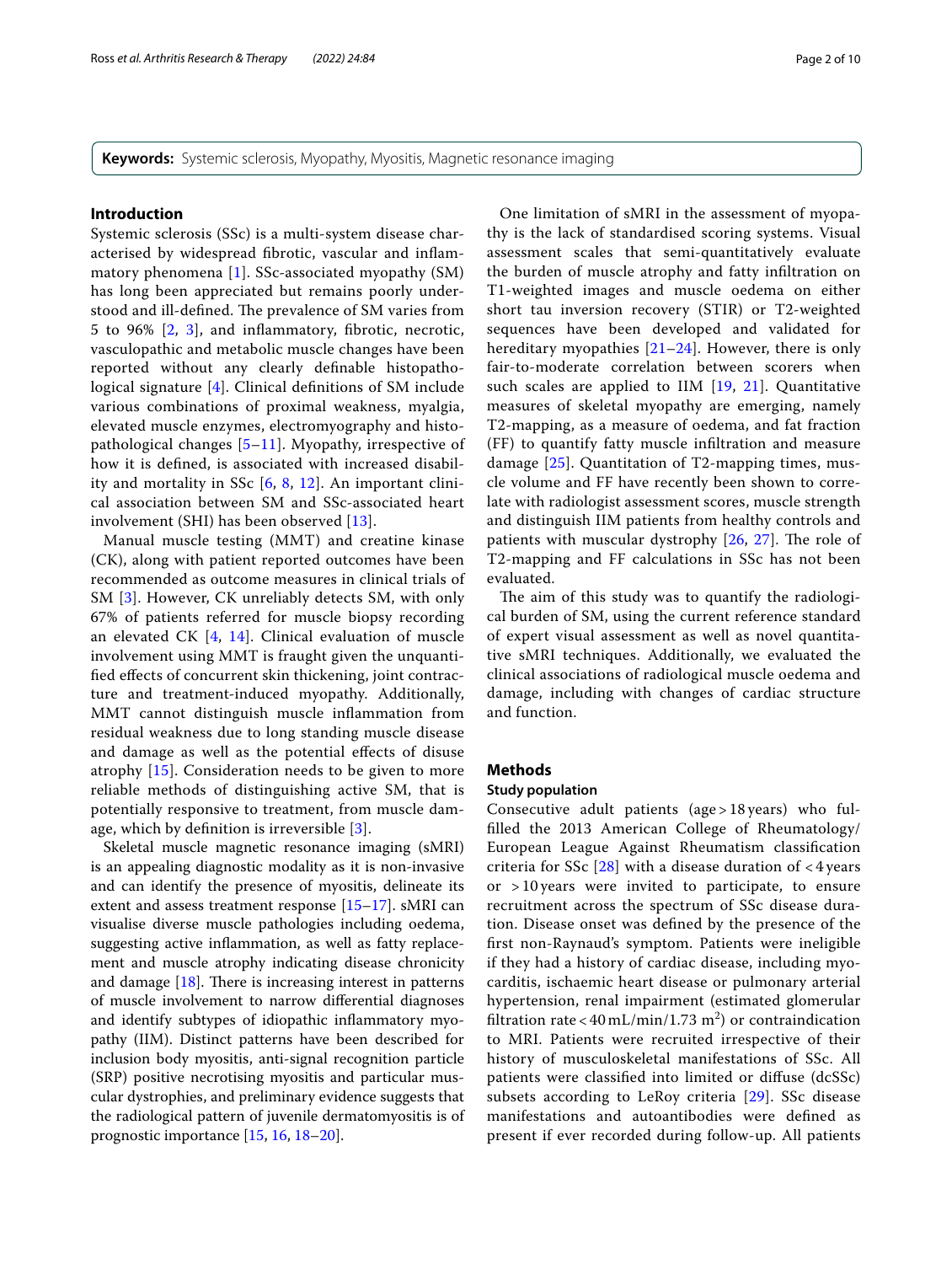gave written informed consent to participate. Ethics approval was granted by St Vincent's Hospital, Melbourne Human Research Ethics Committee (HREC 181/18), and the study was performed in accordance with the Declaration of Helsinki.

## **Data collection**

Demographic and clinical data were recorded. Clinical examination included measurement of the modifed Rodnan Skin Score (mRSS) and proximal muscle strength by MMT. Muscle weakness was considered present if muscle strength was  $\leq 4/5$ , where 5 denotes normal muscle strength. Blood testing was performed, including measurement of CK, erythrocyte sedimentation rate (ESR) and C-reactive protein (CRP). SSc-specifc, myositisspecifc (MSA) and myositis-associated antibody (MAA) testing was performed. SSc-specifc autoantibody testing included measurement of anti-centromere, anti-topoisomerase I, RNA polymerase III, anti-Ku, PMScl100, PMScl70, anti-fibrillarin, anti-NOR90, anti-Th/To and anti-PDGFR antibodies. MSA and MAA testing included assessment for presence of anti-Jo-1, Mi2 alpha, Mi2 beta, PL-7, PL-12, EJ, OJ, SRP, TIF1γ, MDA5 NXP2 and SAE1 antibodies. CK, ESR and CRP were considered elevated if results were greater than the local laboratory reference range. All participants underwent sMRI of the thighs, cardiac magnetic resonance imaging (CMR) and respiratory function tests. Respiratory function tests of interest were forced vital capacity (FVC), measured as percent predicted.

#### **Skeletal muscle magnetic resonance imaging**

All sMRI examinations were performed on a 3T scanner (Magnetom Prisma, Siemens Healthineers, Erlangen, Germany) with a quadrature body coil. Bilateral axial thigh images were acquired with two Siemens 18ch body array coils positioned on the anterior aspect of both legs above the patella and over the hip. The scanning protocol consisted of both a T1-weighted turbo spin echo sequence (34 slices, slice thickness 7.0mm, repetition time 706.0ms, 11ms) and a T2-weighted sequence (34 slices, slice thickness 7.0mm, repetition time 228.46ms, echo time 1.25ms, fip angle 12°).

Skeletal muscle images were reviewed independently by two experienced musculoskeletal radiologists (MP, WP) for evidence of muscle and fascial oedema using T2-weighted images. Presence of muscle atrophy and fatty infltration was evaluated using T1-weighted images. The presence of muscle atrophy and/or fatty infiltration, in excess of what would be expected for patient age and sex, was considered indicative of chronic muscle damage. Images were graded on a semi-quantitative scale,  $0=$ unaffected,  $1=$ mild change,  $2=$ moderate change and  $3$ =severe change. Disagreements were resolved by consensus. All skeletal muscle imaging was reviewed blinded to clinical information regarding disease duration, SSc manifestations, muscle strength or other investigation results.

Skeletal muscle T2-mapping times were calculated for each patient using Circle CV142 (Circle Cardiovascular Imaging, Calgary, Canada). Four muscle compartments of the thigh were evaluated: gluteal (gluteus maximus, quadratus femoris, obturator externus), quadriceps (rectus femoris, vastus lateralis, vastus medialis, vastus intermedius, sartorius), adductor (adductor brevis, adductor longus, adductor magnus, gracilis, pectineus) and hamstrings (biceps femoris (long head and short head), semitendinosis, semimembranosus). At least two regions of interest were manually drawn for each muscle from distal and proximal slices. Mean T2-mapping times for each compartment were derived from the mean of individual muscle scores, and an overall mean T2-mapping time across all compartments was calculated for each patient. Mean T2-mapping times were compared to the radiologists' oedema scores for each compartment, as well as overall mean T2-mapping time to the presence of any muscle oedema in any muscle compartment detected by visual assessment.

Skeletal muscle volume and FF calculations were performed using SliceOmatic (v. 5.0, Tomovision, Magog, Canada). Analysis was conducted on eight consecutive slices, starting distally from the insertion of adductor longus muscle. Bone, skeletal muscle and adipose tissue were defned using signal intensity mapping on in-phase images. Adipose tissue was further divided into two categories: subcutaneous, and inter- and intramuscular adipose tissue. The defined regions of skeletal muscle and inter- and intramuscular adipose tissue were compared to fat enhanced images and the regions were manually adjusted, where disparities between in-phase and fat enhanced images existed. Bilateral skeletal muscle, and inter- and intramuscular adipose tissue volumes across the eight slices were calculated based on the surface area across each slice for each tissue type and multiplied by the slice thickness. A mean percentage FF for each patient was calculated by dividing the volume of inter- and intramuscular adipose tissue with the sum of inter- and intramuscular adipose tissue and skeletal muscle volumes across the eight analysed slices. FF was compared to visually assessed muscle damage, indicated by the presence of either muscle atrophy or fatty muscle infltration.

## **Cardiac evaluation**

All CMR examinations were performed on a 3T scanner (Magnetom Prisma, Siemens Healthineers, Erlangen,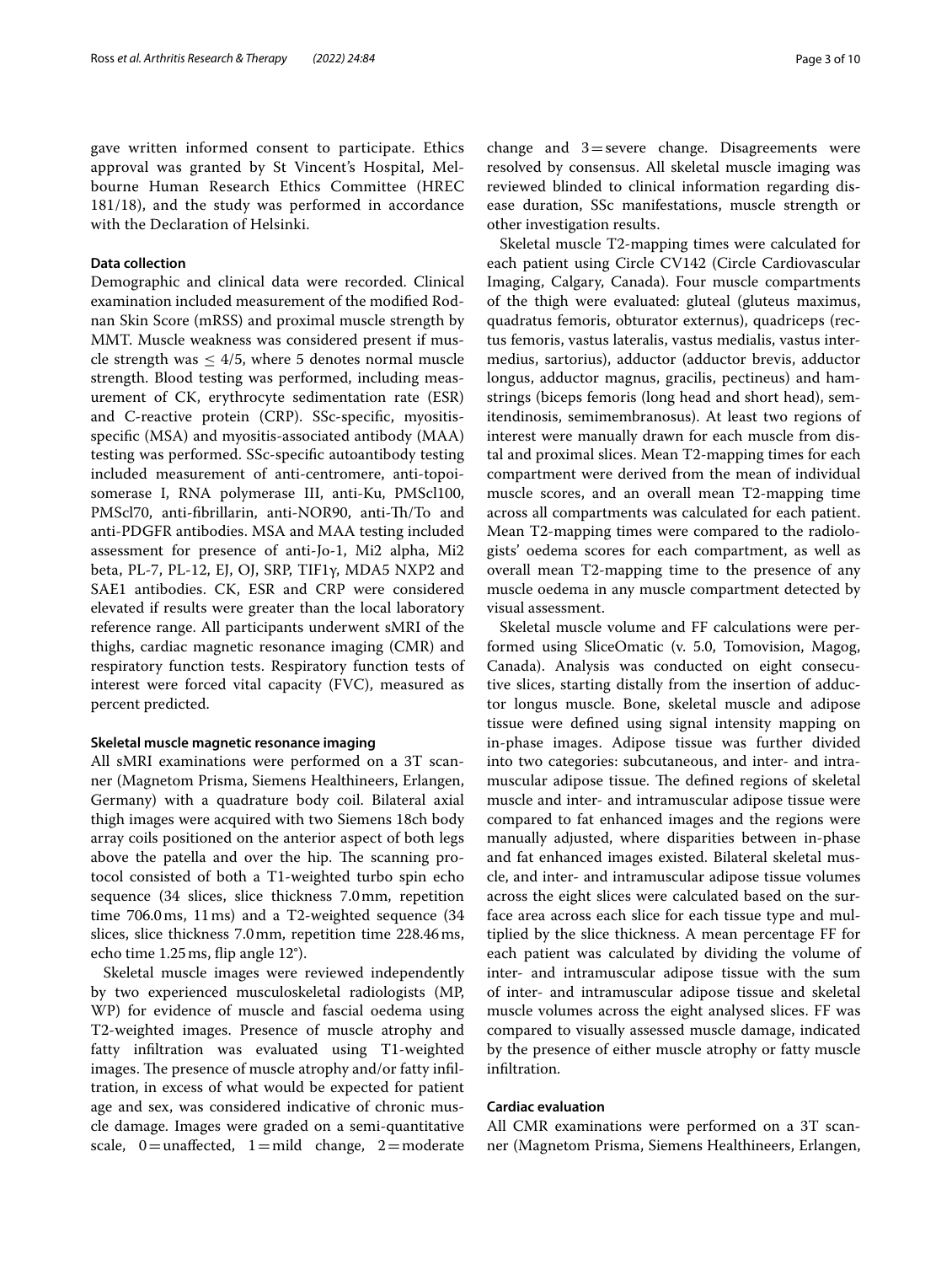Germany). All image post processing was performed using a dedicated software package (CVI42, Circle Cardiovascular imaging, Calgary, Canada).

## **Assessment of cardiac function**

Three long-axis and a contiguous short-axis stack of cine images (8-mm slice thickness, no gap) were acquired using an ECG-gated balanced steady-state free precision (SSFP) sequence in expiration. Left ventricular (LV) mass, end-diastolic volume, end-systolic volume and LV ejection fraction (LVEF) were quantifed using CVI42 using a summation of disk method. Papillary muscles were regarded as part of the ventricular cavity. Measurements were indexed to body surface area.

## **Evaluation of global longitudinal strain**

Global longitudinal strain (GLS) was calculated using feature tracking on the cine images on CVI42 software. The myocardium was defined according to American Heart Association segments by placing a marker across the mitral valve annulus and from the annulus to the apex on long axis images and by marking endocardial and epicardial borders in the short axis volumetric stack and three apical cine images (4 chamber, 2 chamber, 3 chamber). Markers were placed at both right ventricle insertion points on the short axis images. The feature-tracking algorithm within the CVI42 software calculated GLS.

#### **Assessment of difuse myocardial fbrosis**

Native T1 (pre-contrast) and post contrast T1 times were measured in the myocardium and left ventricular blood pool using a region of interest on the T1 pixel map. T1 measurements were taken at the mid SAX level, both by including the entire myocardium (excluding artefact) and away from the blood pool. Myocardial T1 times were derived using the saturated recovery single-shot acquisition (SASHA) and shortened modifed look locker (ShMOLLI) sequences which automatically generated pixel maps of T1 times. These were used during postprocessing with a motion correction algorithm applied to the raw images. Post-contrast sequences were analysed 10minutes following intravenous bolus injection of gadolinium-diethylene triamine penta-acetic acid (0.2mmol/ kg BW, Magnevist, Schering, Germany). Patient T1-mapping times were compared to the normal reference values established using our facility's scanner and analysis techniques [\[30\]](#page-9-24).

## **Assessment of focal myocardial fbrosis**

Regional myocardial fbrosis was visually identifed by delayed enhancement within the myocardium, defned as areas of increased signal intensity post contrast when compared to nulled healthy myocardium. T1

measurements were taken within a region of the septum. Any mid-wall fbrosis (typical of dilated cardiomyopathy) was included, with the consideration that this represents a continuum with difuse interstitial fbrosis.

## **Assessment of myocardial oedema**

Myocardial T2 times were measured using a T2-prepared fast angle low shot (FLASH) sequence that acquires three single-shot T2-weighted images in the same diastolic phase, each with a diferent T2 preparation time (preparation times 0 ms, 25 ms, 55 ms). A non-rigid image registration algorithm is used for inplane motion correction before subsequent pixel-wise ftting of a two-parameter equation assuming a monoexponential T2 signal decay. T2 measurement was taken within a region of the septum at the mid SAX level. CMR images were analysed by BC and ALG, blinded to any clinical information.

## **Statistical analysis**

Categorical variables are presented as number (percentage) and continuous variables as mean  $(\pm$  standard deviation (SD)) or median (interquartile range (IQR)), as appropriate. The characteristics of patients with and without skeletal muscle oedema, as defned by radiologist assessment, were compared using the chi-square test for categorical variables the independent two-sample *t*-test or Wilcoxon rank-sum test for continuous variables, as appropriate. Linear regression analysis was used to assess the relationship between quantitative sMRI and (i) clinical characteristics and (ii) visually assessed muscle oedema and fatty infltration.

Study data were collected and managed using REDCap electronic data capture tools hosted at The University of Melbourne. Statistical analysis was performed using STATA 15.1 (StataCorp, College Station, TX, USA).

## **Results**

Thirty-four patients were recruited to this study. One patient was lost to follow-up prior to completion of investigations; another was unable to tolerate sMRI due to claustrophobia. There were 32 sMRIs available for analysis and 31 CMR; one CMR was not interpretable due to a high burden of ventricular ectopics. One patient did not receive gadolinium contrast during CMR. Population characteristics are detailed in Table [1.](#page-4-0)

Six patients (18.75%) patients had an elevated CK (range 145–622IU) and four (12.50%) had weakness on MMT. Two patients (6.25%) had concurrent proximal weakness and elevated CK. Two patients had previously received treatment for myositis, but their muscle disease was considered clinically quiescent at the time of sMRI.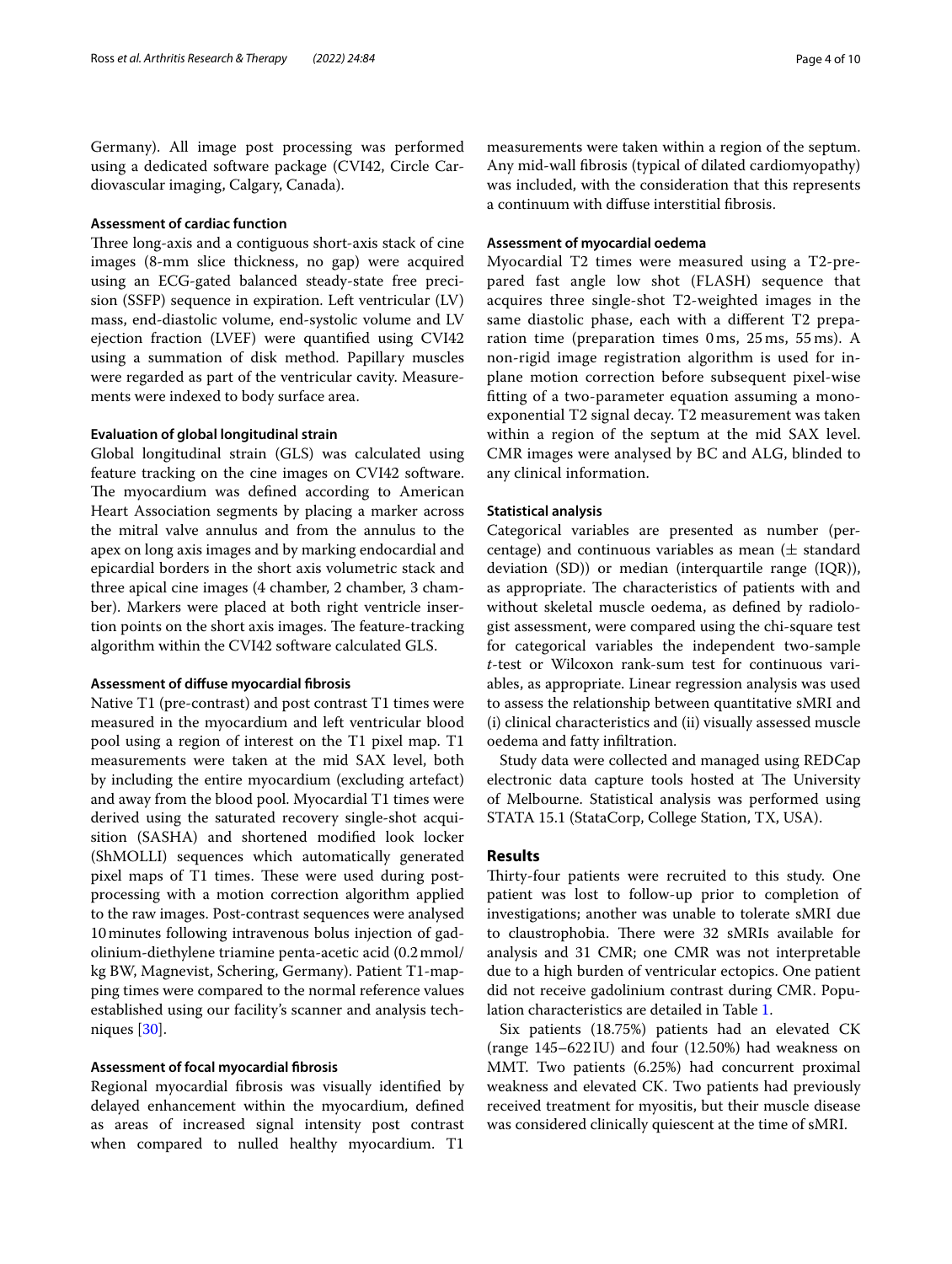## <span id="page-4-0"></span>**Table 1** Population characteristics

|                                        | <b>Entire population</b><br>$(n=32)$ | T2 hyperintensity<br>$(n=13)$ | No T2 hyperintensity<br>$(n=19)$ | p value |
|----------------------------------------|--------------------------------------|-------------------------------|----------------------------------|---------|
| Age (years) (mean, SD)                 | 55.47 (7.71)                         | 55.69 (8.36)                  | 55.32 (7.47)                     | 0.89    |
| Female $(n, %)$                        | 23 (71.88%)                          | 7 (53.7%)                     | 16 (84.2%)                       | 0.06    |
| dcSSc(n, %)                            | 19 (59.38%)                          | 12 (92.3%)                    | 7(36.8%)                         | < 0.01  |
| Disease duration (years) (median, IQR) | 10.17 (2.38-12.42)                   | 11.17 (2.46-15.34)            | 10.16 (2.38-12.3)                | 0.79    |
| Disease duration < 4 years ( $n$ , %)  | 13 (40.62%)                          | 5 (38.5%)                     | 8 (42.1%)                        | 0.84    |
| Autoantibodies <sup>a</sup>            |                                      |                               |                                  |         |
| Anticentromere (n, %)                  | 8 (25.00%)                           | $3(23.1\%)$                   | 5(26.3%)                         | 0.84    |
| Scl-70 (n, %)                          | 12 (37.50%)                          | 5 (38.5%)                     | 7 (36.8%)                        | 0.93    |
| RNA polymerase III (n, %)              | 4 (12.50%)                           | 3(23.1%)                      | $1(5.3\%)$                       | 0.14    |
| $Jo-1(n, %)$                           | 1(3.13)                              | $1(7.7\%)$                    | $0(0\%)$                         | 0.22    |
| PMScl $(n, %)$                         | 3 (9.68%)                            | $1(8.3\%)$                    | 2 (10.5%)                        | 0.84    |
| PL-12 $^{b}$ (n, %)                    | 2(8.33%)                             | 1 (50%)                       | 1 (50%)                          | 0.23    |
| Disease manifestations                 |                                      |                               |                                  |         |
| mRSS (median, IQR)                     | $10(3-18)$                           | $20(15-29)$                   | $4(2-10)$                        | < 0.01  |
| mRSS > 14 (n, %)                       | 12 (37.50%)                          | 10 (76.9%)                    | 2 (10.5%)                        | < 0.01  |
| ILD (requiring treatment) $(n, %)$     | 5 (15.62%)                           | 2 (15.4%)                     | 3 (15.8%)                        | 0.98    |
| FVC (% predicted) (median, IQR)        | $91(77-98.5)$                        | 83.69 (22.34)                 | 91.16 (18.61)                    | 0.31    |
| $FVC < 70\% (n, %)$                    | 6 (18.75%)                           | 5 (38.5%)                     | $1(5.3\%)$                       | 0.02    |
| Digital ulcers                         | 17 (53.12%)                          | 8 (61.5%)                     | $9(47.4\%)$                      | 0.43    |
| Arthritis (n, %)                       | 19 (59.38%)                          | 8 (61.5%)                     | 11 (57.9%)                       | 0.84    |
| Myositis <sup>c</sup> (n, %)           | 2(6.25%)                             | 2 (15.4%)                     | $0(0\%)$                         | 0.08    |
| MMT score (median, IQR)                | $5(5-5)$                             | $5(5-5)$                      | $5(5-5)$                         | 0.64    |
| Chronic muscle damage on MRId (n, %)   | 6 (18.75%)                           | 4 (30.77%)                    | 2 (10.52%)                       | 0.15    |
| ESR (median, IQR)                      | $15(11 - 24.5)$                      | $15(12-20)$                   | $15(11-29)$                      | 0.79    |
| CRP (median, IQR)                      | $5(4-7)$                             | $5.5(4.5-9.5)$                | $5(4-7)$                         | 0.56    |
| CK (median, IQR)                       | 86 (69.5-110)                        | $94(71 - 111)$                | 85 (68-102)                      | 0.94    |
| Cardiac magnetic resonance imaging     |                                      |                               |                                  |         |
| LVEF (%) (mean, SD)                    | 64.39 (6.37)                         | 63.67 (5.84)                  | 64.84 (6.80)                     | 0.63    |
| LV GLS (%) (mean, SD)                  | $-16.84(2.31)$                       | $-16.55(2.78)$                | $-17.03(2.00)$                   | 0.58    |
| T2-mapping (FLASH) (ms) (mean, SD)     | 42.48 (3.74)                         | 42.56 (4.21)                  | 42.43 (3.54)                     | 0.93    |
| T1-mapping (SASHA) (ms) (mean, SD)     | 1583.81 (46.24)                      | 1599.46 (45.47)               | 1573.93 (45.09)                  | 0.14    |
| T1-mapping (ShMOLLI) (ms) (mean, SD)   | 1218.47 (38.71)                      | 1232.35 (33.85)               | 1209.71 (39.85)                  | 0.11    |
| LGE $(n, %)$                           | 9 (30.00%)                           | 5 (41.67%)                    | 4 (22.2%)                        | 0.26    |

*Abbreviations: CK* creatine kinase, *CMR* cardiac magnetic resonance imaging, *CRP* C-reactive protein, *dcSSc* difuse cutaneous systemic sclerosis, *ESR* erythrocyte sedimentation rate, *FVC* forced vital capacity, *GLS* global longitudinal strain, *ILD* interstitial lung disease, *IQR* interquartile range, *LGE* late gadolinium enhancement, *LV* left ventricle, *LVEF* left ventricular ejection fraction, *MMT* manual muscle testing, *MRI* magnetic resonance imaging, *mRSS* modifed Rodnan skin score, *SD* standard deviation, *Scl-70* anti-topoisomerase I antibody, *TTE* transthoracic echocardiogram, *T2* hyperintensity positive T2 signal on MRI indicating muscle oedema

<sup>a</sup> Results shown for only those antibodies that were positive in at least one patient

<sup>b</sup> 24 patients had PL-12 antibody testing

<sup>c</sup> Clinically diagnosed elevated CK and evidence on MRI or muscle biopsy

<sup>d</sup> Evidence of either muscle atrophy or fatty infiltration of muscle based on qualitative assessment of muscle by radiologists

In total, 13 patients (40.62%) had evidence of muscle oedema on sMRI. Only two such patients had weakness and one had an elevated CK. There was no significant relationship between muscle oedema and serum CK  $(p=0.94)$  or inflammatory markers (ESR:  $p=0.79$ ; CRP:  $p=0.56$ ). The two patients with a history of myositis both had muscle oedema on sMRI.

Six patients (18.75%) had evidence of muscle damage. One patient (3.13%) had mild, unilateral muscle atrophy and five patients (15.63%) had fatty muscle infiltration which was bilateral in 60% of cases. There was no relationship between chronic muscle changes and clinical weakness  $(p=0.73)$ . Muscle oedema was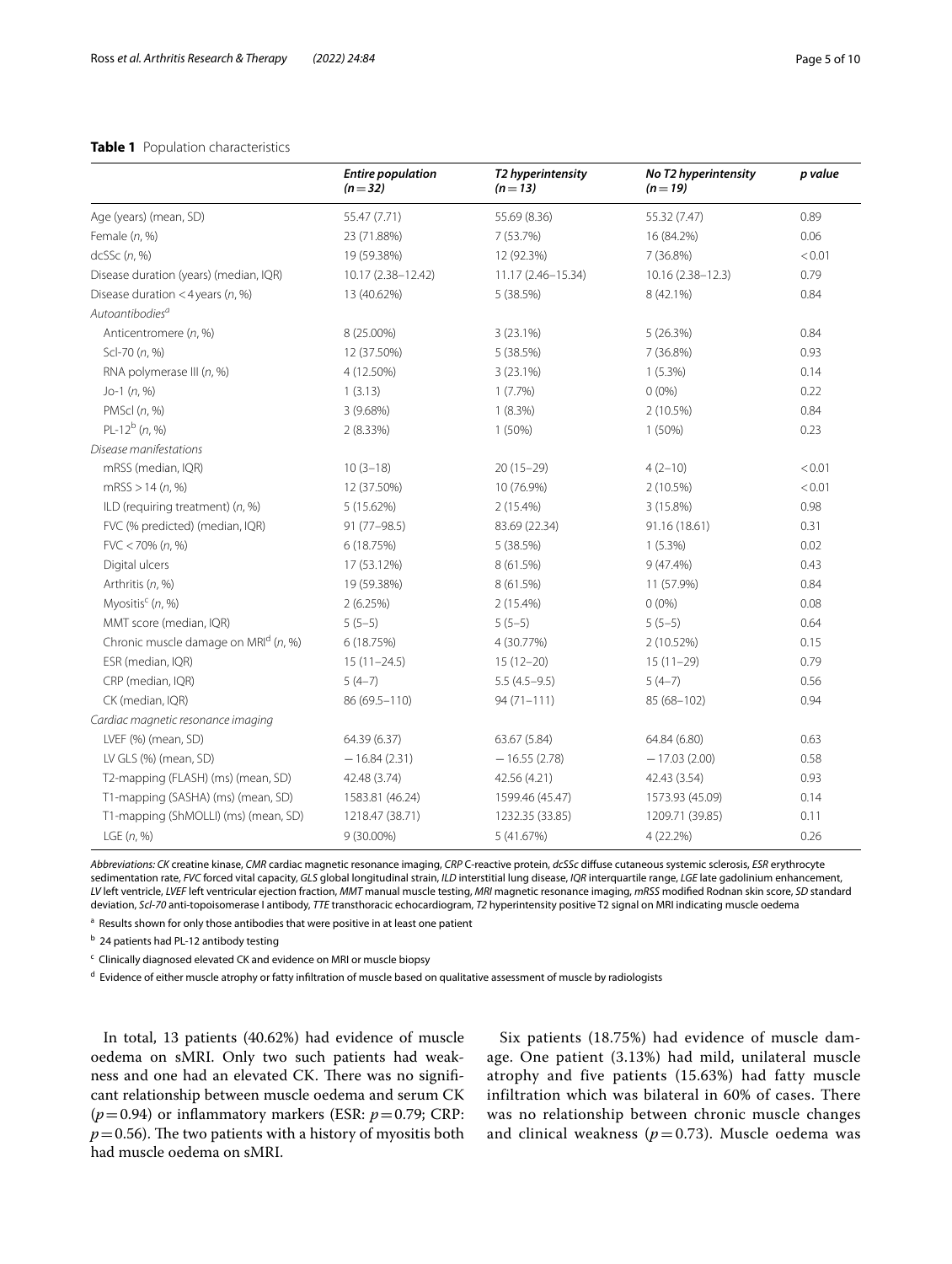present in 4/5 (80.00%) patients with fatty muscle infiltration, suggesting concurrent acute and chronic muscle changes.

## **Patterns and severity of muscle involvement**

Muscle oedema was most commonly observed in the quadriceps  $(n=9, 69.23%)$  and gluteal muscles  $(n=7, 53.85\%)$ . The adductor compartment was involved in five patients (38.46%) and the hamstrings in four (30.77%). Seven patients (53.85%) had moderate or severe oedema and notably six such patients had concurrent fascial oedema (see Fig. [1\)](#page-5-0). Patients with severe muscle oedema had multiple muscle groups involved. No patient had isolated fascial oedema.

#### **Quantitative skeletal muscle MRI fndings**

Higher skeletal muscle T2-mapping times were associated with proximal muscle weakness ( $p < 0.001$ ). No other clinical parameter was signifcantly associated with skeletal muscle T2-mapping time. Notably, CK and infammatory markers were not signifcantly associated with T2-mapping times.

Percentage FF was negatively associated with serum CK  $(p=0.01)$  but no other clinical parameter. Lower muscle volumes were associated with reduced strength  $(p=0.012)$ , and a trend was observed with reduced FVC  $(p=0.083)$ .

Mean T2-mapping time, considered a measure of oedema or infammation, was signifcantly associated with the presence of visually assessed muscle oedema, fatty infltration and evidence of chronic muscle dis-ease (see Table [2](#page-6-0)). The association between T2-mapping time of individual muscle compartments and radiologist assessed oedema was compared and fndings are summarised in Fig. [2](#page-7-0). Percentage FF was not significantly associated with presence of visually assessed fatty infltration.

## **Myositis specifc autoantibodies**

MAA known to be associated with SSc and Jo-1 were tested in all patients. Extended MSA and MAA testing was performed in 26/32 (81%) patients. Overall, 7 patients (21.88%) had myositis-associated autoantibodies present. Two patients (7.69%) were PL-12 positive with no clinical features suggestive of anti-synthetase syndrome. One patient had dual positivity for anti-Jo-1 and anti-PL-12. Neither patient with PL-12 positivity had evidence of skeletal muscle oedema. One patient (3.85%) was Mi2 alpha positive. This patient had no evidence of muscle infammation or cutaneous manifestations associated with dermatomyositis but had severe interstitial lung disease. Three patients (9.38%) were PMScl positive; only one had muscle oedema on sMRI.

## **SSc‑associated myopathy and systemic sclerosis heart involvement**

Difuse myocardial fbrosis, measured by native T1-mapping time, was highly prevalent. One-third  $(n=9)$  of the study population had focal areas of late gadolinium enhancement. 29/31 (93.55%) had elevated native T1 times measured by SASHA sequences and 30/31 (96.77%) had elevated native T1 times measured by ShMOLLI sequences [[30\]](#page-9-24). Mean T2-mapping time, measuring diffuse myocardial inflammation, was  $42.48 \text{ ms} \pm 3.74 \text{ ms}$ (normal value 35ms).

No parameter of LV function was associated with radiological features of SM. There was no association between SM and difuse myocardial infammation  $(p=0.118)$ . The relationship between cardiac findings and radiologist assessment of skeletal muscle are detailed in Table [1](#page-4-0) and quantitative parameters in Table [2.](#page-6-0)

#### **Discussion**

In a cohort of SSc patients, unselected for musculoskeletal involvement, we detected a high prevalence of muscle abnormalities using sMRI. This is the first study to

<span id="page-5-0"></span>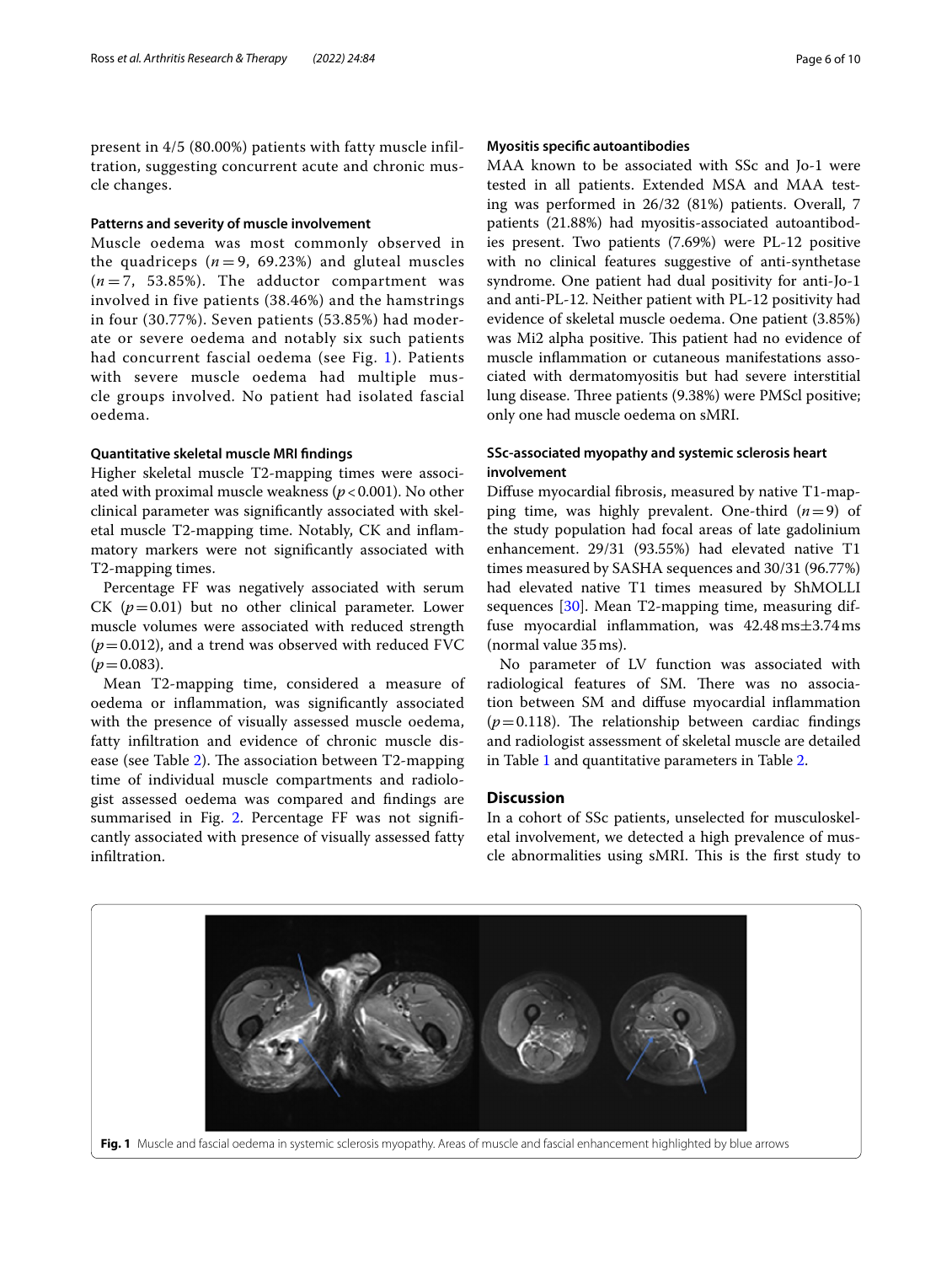|                                               | <b>Muscle inflammation</b><br><b>Mean T2-mapping time</b> |         | Muscle damage                   |         |                                  |         |  |
|-----------------------------------------------|-----------------------------------------------------------|---------|---------------------------------|---------|----------------------------------|---------|--|
| Visual imaging assessment                     |                                                           |         | <b>Fat fraction</b>             |         | <b>SMT</b>                       |         |  |
|                                               | Coefficient (95% CI)                                      | p value | Coefficient (95% CI)            | p value | Coefficient (95% CI)             | p value |  |
| Muscle oedema <sup>a</sup>                    | 2.46 (0.44-4.48)                                          | 0.019   | $-2.16$ ( $-5.17$ to 0.85)      | 0.153   | $-67.99$ ( $-286.11$ to 150.13)  | 0.529   |  |
| Fatty infiltration                            | $3.41(0.69 - 6.13)$                                       | 0.016   | $-3.28$ ( $-7.31$ to 0.75)      | 0.107   | $-128.46$ ( $-421.60$ to 164.67) | 0.378   |  |
| Any chronic muscle damage on MRI <sup>b</sup> | $3.03(0.48 - 5.59)$                                       | 0.022   | $-2.32$ ( $-6.14$ to 1.50)      | 0.224   | $-149.02$ ( $-419.69$ to 121.64) | 0.279   |  |
| Clinical variable                             |                                                           |         |                                 |         |                                  |         |  |
| Age                                           | $0.25$ ( $-0.12$ to 0.17)                                 | 0.728   | $-0.07$ ( $-0.27$ to 0.13)      | 0.482   | $-4.28$ ( $-18.39$ to 9.84)      | 0.541   |  |
| mRSS                                          | $0.05$ ( $-0.05$ to 0.15)                                 | 0.315   | $-0.02$ ( $-0.17$ to 0.12)      | 0.754   | $-2.61$ ( $-12.77$ to 7.56)      | 0.605   |  |
| mRSS > 14                                     | $1.73 (-0.42 to 3.89)$                                    | 0.111   | $-1.34$ ( $-4.46$ to 1.78)      | 0.387   | $-39.96$ ( $-262.22$ to 182.31)  | 0.716   |  |
| Disease duration                              | $0.05$ ( $-0.11$ to 0.20)                                 | 0.546   | $0.01$ (-0.20 to 0.22)          | 0.934   | $-12.72$ ( $-27.33$ to 1.90)     | 0.086   |  |
| Current prednisolone use                      | $0.41$ (-1.94 to 2.75)                                    | 0.727   | $-2.36$ ( $-5.54$ to 0.82)      | 0.140   | 46.67 (-185.34 to 278.69)        | 0.684   |  |
| MMT < 5                                       | $-5.58$ ( $-8.14$ to 3.02)                                | < 0.001 | $1.44 (-3.15 to 6.04)$          | 0.526   | 382.12 (88.80 to 675.44)         | 0.012   |  |
| <b>CK</b>                                     | $0.003 (-0.007 to 0.01)$                                  | 0.602   | $-0.02$ ( $-0.03$ to $-0.01$ )  | 0.006   | $0.94 (-0.03$ to 1.91)           | 0.057   |  |
| ESR                                           | $-0.06$ ( $-0.14$ to 0.01)                                | 0.079   | $0.002 (-0.11$ to 0.11)         | 0.970   | $2.42$ (-5.10 to 9.94)           | 0.516   |  |
| CRP                                           | $0.02$ ( $-0.21$ to 0.24)                                 | 0.879   | $0.12 (-0.18 \text{ to } 0.41)$ | 0.414   | $0.39$ (-21.65 to 22.43)         | 0.971   |  |
| Arthritis                                     | $-2.00$ ( $-4.09$ to 0.09)                                | 0.060   | $1.12$ (-1.97 to 4.20)          | 0.465   | 87.97 (-129.15 to 305.09)        | 0.415   |  |
| Digital ulcers                                | $-0.60$ ( $-2.77$ to 1.57)                                | 0.576   | $-0.29$ ( $-3.35$ to 2.78)      | 0.850   | $9.21 (-206.88$ to 225.29)       | 0.931   |  |
| ILD                                           | $-0.94$ ( $-3.93$ to 2.04)                                | 0.523   | $-1.68$ ( $-5.84$ to 2.49)      | 0.417   | 198.43 (-89.22 to 486.09)        | 0.169   |  |
| FVC < 70%                                     | $-1.94$ ( $-0.76$ to 4.64)                                | 0.152   | $2.14 (-1.70 to 5.98)$          | 0.264   | 230.71 (-31.87 to 493.28)        | 0.083   |  |
| Cardiac imaging                               |                                                           |         |                                 |         |                                  |         |  |
| LVEF (CMR)                                    | $-0.05$ ( $-0.22$ to 0.13)                                | 0.606   | $0.18 (-0.06 to 0.43)$          | 0.131   | $-8.41$ ( $-25.84$ to 9.02)      | 0.332   |  |
| LV GLS (CMR)                                  | $0.15$ (-0.35 to 0.65)                                    | 0.545   | $-0.60$ ( $-1.30$ to 0.09)      | 0.085   | 18.44 (-31.38 to 68.27)          | 0.455   |  |
| T1-mapping (SASHA)                            | $0.04$ (0.02 to 0.06)                                     | 0.001   | $0.005$ ( $-0.03$ to 0.04)      | 0.780   | $-1.78$ ( $-4.13$ to 0.56)       | 0.131   |  |
| T1-mapping (ShMOLLI)                          | $0.02$ (-0.01 to 0.05)                                    | 0.117   | $0.02$ (-0.02 to 0.06)          | 0.261   | $-0.72$ ( $-3.63$ to 2.18)       | 0.614   |  |
| T2-mapping (FLASH)                            | $0.23$ (-0.06 to 0.52)                                    | 0.118   | $0.11 (-0.32 to 0.54)$          | 0.603   | $-28.41$ ( $-56.57$ to $-0.25$ ) | 0.048   |  |

<span id="page-6-0"></span>**Table 2** Clinical and imaging associations of quantitative analysis of skeletal muscle changes

Analysis by linear regression

*Abbreviations: CI* confdence interval, *CK* creatine kinase, *CMR* cardiac magnetic resonance imaging, *FVC* forced vital capacity, *GLS* global longitudinal strain, *ILD* interstitial lung disease, *LV* left ventricle, *LVEF* left ventricular ejection fraction, *MMT* manual muscle testing, *MRI* magnetic resonance imaging, *mRSS* modifed Rodnan skin score, *SMT* skeletal muscle tissue

<sup>a</sup> Muscle oedema present based on qualitative assessment of muscle by radiologists

b Evidence of either muscle atrophy or fatty infiltration of muscle based on qualitative assessment of muscle by radiologists

evaluate the role of T2-mapping and FF in SM. Evidence of the construct and criterion validity of T2-mapping and FF in IIM is emerging [\[25](#page-9-19)–[27\]](#page-9-21). In this study, T2-mapping times were associated with radiologist-assessed presence of muscle oedema, providing initial support for the use of quantitative sMRI sequences in the assessment of SM.

There are limited published data describing the pattern of skeletal muscle involvement in SSc. A small series of 18 patients with musculoskeletal symptoms documented evidence of myositis in 79% of patients, generally in a symmetrical distribution [[14\]](#page-9-10). We have observed preferential involvement of gluteal and quadriceps muscles, consistent with a recent retrospective analysis of MRI fndings in SSc patients with clinical weakness [[31\]](#page-9-25). T2-mapping times were observed to be highest in the gluteal muscle compartment, suggesting that oedema may be most severe in this muscle group. This

may explain why when considering T2-mapping times in individual muscle compartments, a signifcant diference was only observed in the gluteal muscle group. The small number of patients with positive fndings in each of the individual muscle groups limits the statistical power of any comparison of T2-mapping times, highlighting the need for larger studies to map the patterns of myopathy in SSc. In light of our study results, it is reasonable to hypothesise that future studies may be able to determine signifcant diferences in the T2-mapping time between individual muscle compartments and potentially quantify the severity of involvement of specifc muscle groups.

Musculoskeletal symptoms of SSc are associated with poorer quality of life and muscle weakness is linked to reduced physical function  $[32, 33]$  $[32, 33]$  $[32, 33]$ . The underappreciated burden of SM is likely to be 'silently' contributing to the fatigue and functional impairment commonly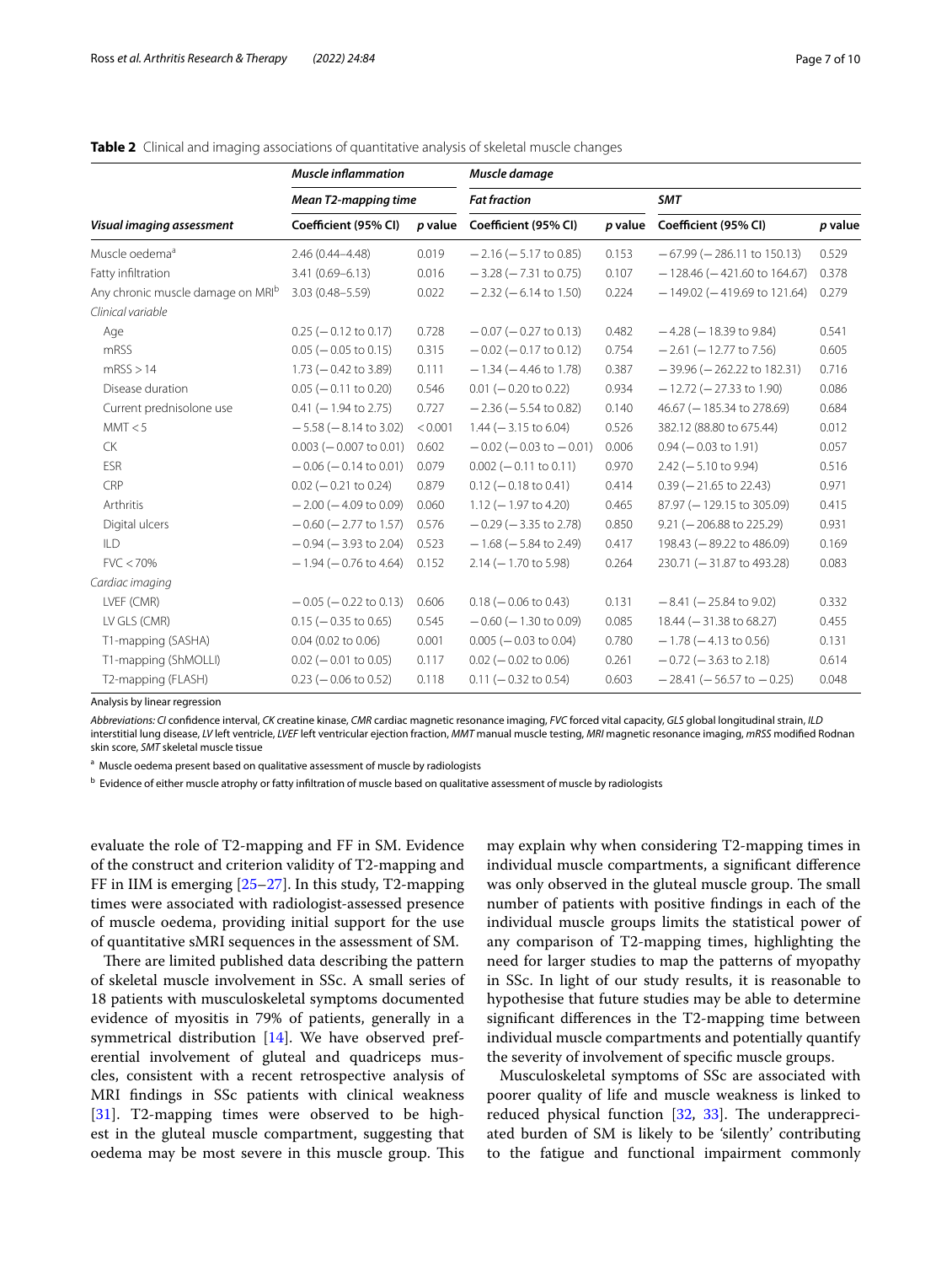

<span id="page-7-0"></span>observed in SSc [[34](#page-9-28), [35](#page-9-29)]. Clinical weakness, serum CK and infammatory markers are poorly sensitive tests of active SM. Histopathological changes in SSc muscle are not universally infammatory, with a high frequency of muscle necrosis, fbrosis, atrophy and vasculopathic changes seen [[4\]](#page-9-3). CK is released as a result of excessive sarcoplasmic membrane permeability [\[36\]](#page-9-30), and histological infammation or necrosis is associated with higher CK levels in SM  $[5]$  $[5]$ . The high frequency of non-inflammatory and fbrosing myopathy observed in SSc may account for the lack of association between sMRI changes and serum CK and inflammatory markers. The asymptomatic muscle involvement detected in this study highlights the need to consider imaging and or histopathological assessment to fully evaluate patients for possible SM. Accurate ascertainment of the burden and subtype of muscle involvement is of clinical importance as infammatory muscle disease may be reversible with immunosuppression. Clinical experience with IIM indicates that treatment and adequate suppression of infammation improves patient outcomes, reducing long-term disability  $[37]$  $[37]$  $[37]$ . There is much interest in the role of exercise therapy as a treatment modality of other myopathies, which remains untested in SM. There is no robust data to support treatment recommendations for the management of SM particularly if it is a non-infammatory subtype. However, given the potential functional gains that could be made with effective treatment for SM, testing of both pharmacological and non-pharmacological therapies for SM should be considered a high research priority.

Muscle oedema was more commonly found in men and those with dcSSc. The frequency of SM did not difer according to SSc disease duration. SM has been associated with anti-PMScl, anti-Ku, anti-U1RNP, Th/ To and RuvBL1/2 autoantibodies [\[4](#page-9-3)]. Whilst seven patients had detectable autoantibodies associated with muscle disease in this study, we did not fnd any clear associations between muscle oedema and autoantibody status; however, our study population was too small to detect signifcant associations with uncommon autoantibodies. We investigated the link between cardiac and skeletal muscle involvement. Given the important association between heart involvement, risk of heart failure and sudden cardiac death, an association with skeletal muscle involvement could be clinically helpful. It is important to know whether the fnding of SM should be a trigger for more extensive cardiac assessment. However, in this study, skeletal muscle oedema had no relationship with parameters of cardiac function or myocardial infammation. Whilst this is a small study and likely underpowered to determine the association between imaging fndings and clinical outcomes, we have demonstrated that there are signifcant abnormalities of both skeletal and cardiac muscle compared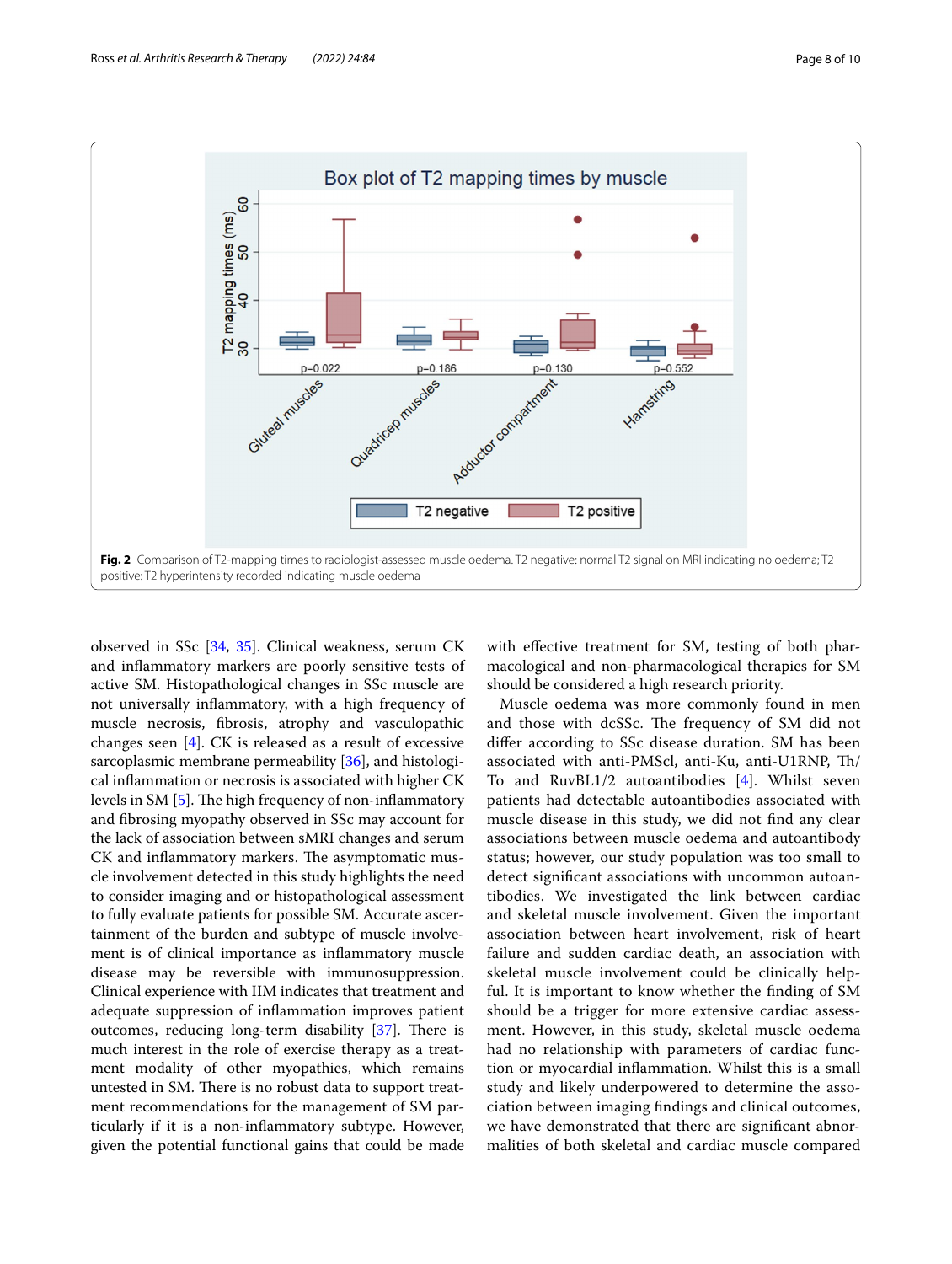to normal values. These results demonstrate the capacity for advanced imaging to be used as a tool in longitudinal studies to better understand any potential mechanistic link between skeletal myositis and cardiac complications of SSc and identify subtle pathology prior to the onset of symptoms.

This study is limited by a lack of histopathological correlation with imaging findings. There are conflicting reports as to the correlation of sMRI fndings with histopathological subtypes of SM [\[5,](#page-9-4) [31](#page-9-25)], and no conclusions can be drawn as to the underlying histopathological mechanisms of the abnormalities detected in this study. The small study population precludes making definitive conclusions about patterns of muscle involvement and clinical correlations of imaging abnormalities. Future studies may seek to defne the radiological pattern of SM and determine whether imaging can help distinguish infammatory from fbrotic subtypes of muscle involvement. Importantly, this is the frst study to systematically assess the skeletal muscles of SSc patients, unselected for burden of musculoskeletal symptoms or proximal weakness.

## **Conclusions**

SM is an important and underappreciated disease manifestation that is associated with poor function and increased mortality [\[5](#page-9-4), [6](#page-9-6)]. sMRI can reveal a high burden of skeletal muscle involvement that is independent of commonly used biomarkers of muscle disease, namely MMT, CK and inflammatory markers. Patients with SSc commonly report reduced function, poor exercise tolerance, patient-perceived muscle weakness and pain from very early in the disease course [[38](#page-9-32), [39\]](#page-9-33). SM is a potentially reversible disease manifestation that is likely contributing to these symptoms. SSc cardiac involvement is also highly prevalent but does not appear to have a relationship with skeletal myopathy in the absence of clinical symptoms of cardiac disease.

Further studies should establish whether a combination of imaging and serum biomarkers can predict SM and further defne the role of imaging in combination with histopathology in confrming a diagnosis of SM and the monitoring disease progression. Importantly, future research should investigate whether more aggressive treatment of myopathy results in improved function, quality of life and survival for patients with SSc.

#### **Abbreviations**

CK: Creatine kinase; CMR: Cardiac magnetic resonance imaging; CRP: C-reactive protein; dcSSc: Difuse cutaneous systemic sclerosis; ECG:

Electrocardiograph; ECV: Extra cellular volume; ESR: Erythrocyte sedimentation rate; FF: Fat fraction; FLASH: Fast angle low shot; FVC: Forced vital capacity; GLS: Global longitudinal strain; IIM: Idiopathic infammatory myopathy; IQR : Interquartile range; LV: Left ventricle; LVEF: Left ventricular ejection fraction; MAA: Myositis associated antibody; MMT: Manual muscle testing; mRSS: Modifed Rodnan skin score; MSA: Myositis specifc antibody; SASHA: Saturated recovery single-shot acquisition; SD: Standard deviation; ShMOLLI: Shortened modifed look locker; SM: Systemic sclerosis associated myopathy; sMRI: Skeletal muscle magnetic resonance imaging; SRP: Signal recognition particle; SSc: Systemic sclerosis; STIR: Short tau inversion recovery.

#### **Acknowledgements**

Not applicable.

#### **Authors' contributions**

LR, WS, AB, DP, ALG and MN were responsible for study conception and design. LR, AL, BC, ZB, WS, ALG and MN were responsible for acquisition of data. AL, WP and MP analyses skeletal muscle MRI. BC and ALG analysed cardiac MRI. All authors were responsible for interpretation of data. DH provided statistical analyses. LR, AL and JD were major contributors to writing of manuscript. All authors read and revised manuscript. All authors approved the fnal manuscript.

#### **Funding**

This work was supported by a National Heart Foundation of Australia Vanguard Grant (Reference Number: 102206), Arthritis Australia – Australian Rheumatology Association Project Grant, Scleroderma Victoria Project Grant, St Vincent's Hospital Research Endowment Fund Project Grant (Reference number: 88371) and The University of Melbourne Research Establishment Grant.

LR is supported by a *MSK Australia* PhD Scholarship and an Australian Government Research Training Program Scholarship. ZB is supported by a University of Melbourne Research Training Scholarship. JD holds a John T Reid Centenary Fellowship from the Walter and Eliza Hall Institute and a Clinical Investigator Award from the Sylvia and Charles Viertel Charitable Foundation. ALG is supported by an Australian National Heart Foundation Future Leader Fellowship (102021). MN holds a National Health and Medical Research Council of Australia Investigator Grant (GNT 1176538).

#### **Availability of data and materials**

The datasets generated and analysed during the current study are not publicly available due to protection of individuals' privacy but are available from the corresponding author on reasonable request.

#### **Declarations**

#### **Ethics approval and consent to participate**

Ethics approval was granted by St Vincent's Hospital, Melbourne Human Research Ethics Committee (HREC 181/18), and the study was performed in accordance with the Declaration of Helsinki. All patients gave written informed consent to participate.

#### **Consent for publication**

Consent was provided for publication of magnetic resonance imaging.

#### **Competing interests**

MN receives research support from Actelion, Astra Zeneca, BMS, GSK, Janssen and UCB and has received honoraria from Actelion, Boehringer Ingelheim, Eli Lilly, GSK, Janssen, Pfizer and UCB. All other study authors declare that they have no competing interests.

#### **Author details**

<sup>1</sup> Department of Medicine, The University of Melbourne at St Vincent's Hospital Melbourne, 41 Victoria Pde, Fitzroy, VIC 3065, Australia. <sup>2</sup> Department of Rheumatology, St Vincent's Hospital, Fitzroy, VIC, Australia. <sup>3</sup> Sports Cardiology Laboratory, Baker Heart and Diabetes Institute, Melbourne, VIC, Australia. 4 Department of Cardiology, St Vincent's Hospital, Fitzroy, VIC, Australia. <sup>5</sup>Inflammation Division, Walter and Eliza Hall Institute, Parkville, VIC, Australia. <sup>6</sup>Department of Radiology, St Vincent's Hospital, Fitzroy, VIC, Australia.